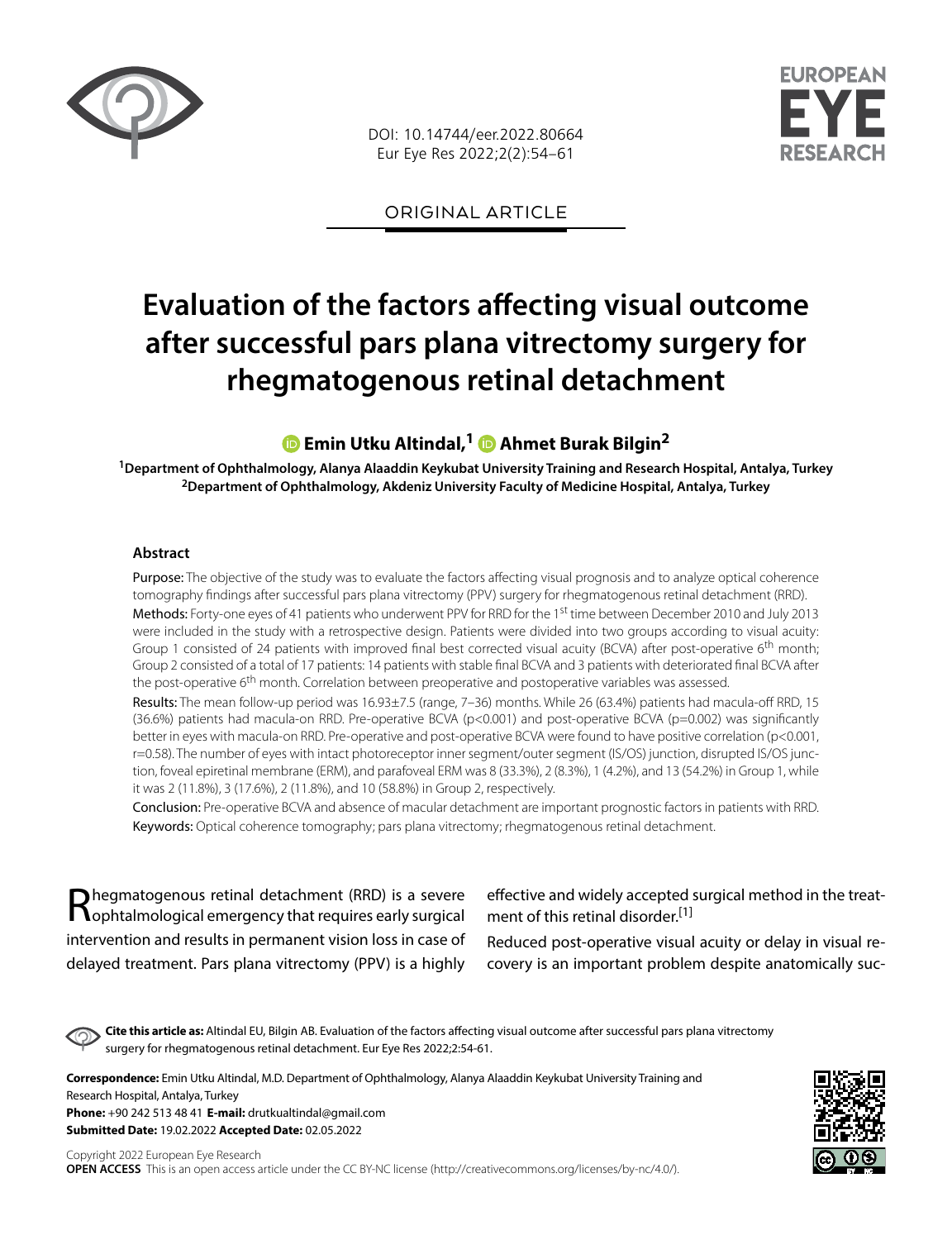cessful RRD surgeries. Many pre-operative factors such as preoperative best corrected visual acuity (BCVA), presence of macular detachment, duration of macular detachment, the height of macular detachment, and post-operative persistent subretinal fluid, cystoid macular edema, ERM, retinal pigment epithelial cell migration, macular hole, myopic shift, or cataract have been associated with poorer visual outcome after surgery in the previous studies.<sup>[2–4]</sup>

Optical coherence tomography (OCT) provides valuable data in cases with subtle changes in the foveal structure, which may cause visual symptoms and make it difficult to identify during standard clinical examinations such as slitlamp biomicroscopy or binocular indirect ophthalmoscopy. Advances in technology of OCT facilitate improved visualization of the intraretinal microstructures and help identification of pathologic changes.<sup>[5]</sup>

In this study, we aimed to evaluate the clinical factors affecting visual prognosis and analyse OCT findings after successful PPV surgery for primary RRD.

## **Materials and Methods**

Forty-one eyes of 41 patients who underwent PPV for RRD between December 2010 and July 2013 were included in the study with a retrospective design. Possible complications of surgery were explained to all patients, and informed consent forms were obtained prior to surgery. The study was organized with the approval of Akdeniz University Faculty of Medicine Hospital Ethics Committee (date: 27/02/2014, decision no: 129) in accordance with the Helsinki Declaration.

Inclusion criteria were as follows: (1) Successfully repaired primary RRD by a single, uncomplicated PPV, (2) duration of follow-up more than 6 months in the postoperative period, (3) in patients with silicone endotamponade, duration of follow-up more than 6 months after silicone extraction.

Exclusion criteria were as follows: (1) traumatic RRD, (2) retinal detachment (RD) associated with giant retinal tears, degenerative myopia or vitreous hemorrhage, (3) accompanying tractional RD, (4) pediatric age patients, (5) a history of previous vitreoretinal surgery, (6) patients with uveitis or uncontrolled glaucoma, and (7) patients whose OCT images could not be obtained clearly due to fixation loss or media opacity. Having previous cataract operation was not an exclusion criteria.

Pre-operative data included a complete medical and ophthalmic history, age, gender, the time interval from the onset of the symptoms to diagnosis, the time interval between the diagnosis and surgery, laterality of the eye. In

comprehensive ophthalmological examination, BCVA of the patients that determined with the snellen chart and converted to logMAR, intraocular pressure (IOP) measured by non-contact tonometry, pre-operative lens status (phakic, pseudophakic, and aphakic), location of intraocular lens (IOL) in pseudophakic patients (in the bag, sulcus, or scleral fixated) were noted. After pupillary dilation, fundus examination was performed by indirect ophthalmoscopy and slit-lamp biomicroscopy with the three-mirror Goldmann lens and the number of tears, the anatomical location of the tears, the size of RD, the status of macula and the proliferative vitreoretinopathy (PVR) stage were recorded. All PPV surgeries were performed by the same vitreoretinal surgeon (ABB) under general or local anesthesia using Constellation system (Alcon, Fort Worth, Texas, US). The surgical technique included a three-port 23 gauge or 25 gauge complete PPV with perfluorodecaline, drainage of the subretinal fluid with backflush, fluid-air exchange, endolaser around retinal tears and endotamponade with sulfur hexafluoride (SF $_{\rm e}$ ), perfluoropropane (C $_{\rm s}$ F $_{\rm s}$ ) or silicone oil. The target period for silicone extraction was planned approximately 3 months. In 5 eyes, PPV was combined with phacoemulsification with 2.75 mm corneal incision. The number of tears determined during surgery, simultaneous cataract surgeries, endotamponade material, and complications were recorded.

Complete ophthalmological examinations were performed at  $1^{st}$ ,  $3^{rd}$ , and  $6^{th}$  months, with 6-month intervals from the  $6<sup>th</sup>$  month after surgery and OCT images were obtained. The OCT images were taken using spectral-domain OCT (SD-OCT) (OCT/SLO System, OPKO/OTI, V2,26, Miami, Florida, USA) device and structural changes in the fovea were recorded. Post-operative OCT findings at the last follow-up were analyzed in four categories; (a) an intact photoreceptor inner segment/outer segment (IS/OS) junction, (b) disrupted IS/OS junction, (c) foveal ERM, and (d) parafoveal (within the area of 500 µm surrounding the fovea) ERM.

Patients were divided into two groups according to visual acuity: Group 1 consisted of 24 patients who had improved final BCVA (BCVA at the last follow-up) after post-operative 6th month; Group 2 consisted of a total of 17 patients: 14 patients with stable final BCVA and 3 patients with deteriorated final BCVA after the postoperative 6<sup>th</sup> month. Final BCVA was evaluated at least 6 months after silicone extraction in patients with silicone endotamponade.

#### **Statistical Analysis**

Statistical analysis was performed with SPSS 18.0 (SPSS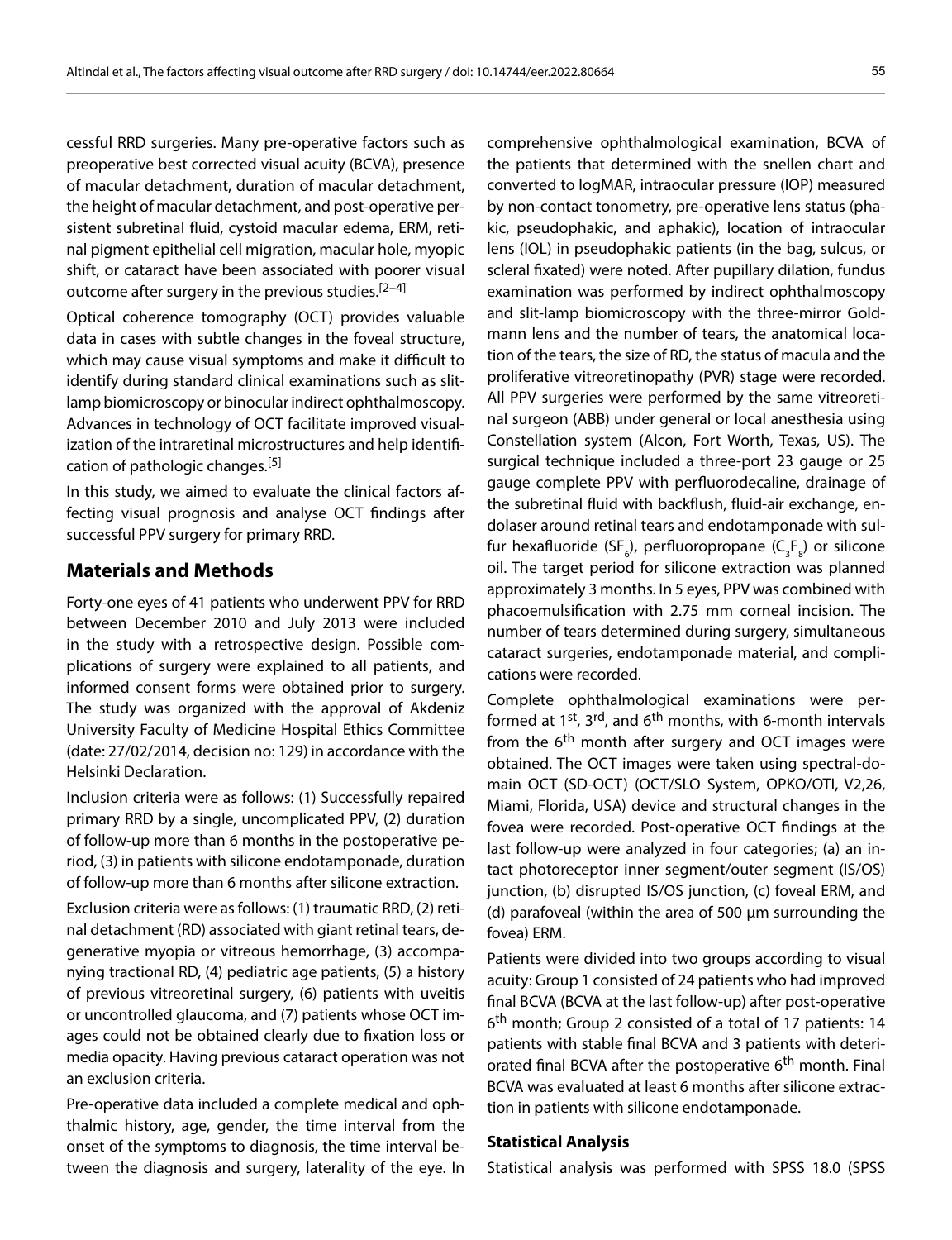Inc, Chicago, USA) package program. Descriptive statistics were presented with frequency, percentage, mean standard deviation, median, and minimum-maximum values. Pearson's Chi-square test was used to analyze the relationship between categorical variables. Wilcoxon paired test and Spearson test (r) were used to analyze the differences between dependent measurements. Results with p<0.05 were considered statistically significant. As descriptive statistics, if the standard deviation rate was more than half of the data obtained, median, minimum and maximum values were evaluated together with the data.

#### **Results**

A total of 41 (21 right and 20 left) eyes of 41 patients with a mean age of 61.24±9.49 (range, 44–80) years were included in the study. Of the patients, 29 (70.7%) were male and 12 (29.3%) were female. The mean follow-up period was 16.93±7.51 (range, 7–36) months. The time interval from the onset of symptoms to the diagnosis was 10.80 (median 5; min 2–max 90) days. The time interval between the diagnosis and surgical treatment was 5.9 (median 5; min 0–max 28) days. While a total of 26 (63.4%) patients had macula-off

|  | Table 1. Clinical features of the patients |  |
|--|--------------------------------------------|--|
|--|--------------------------------------------|--|

RRD, 15 (36.6%) patients had macula-on RRD. Pre-operative retinal tear could not be detected in 14 (34.1%) patients, while tear was detected in 27 (65.9%) patients. The endotamponade material was  $\mathsf{C}_3\mathsf{F}_8$  in 17 (41.5%), silicone oil in 15 (36.6%) and SF<sub> $_6$ </sub> in 9 (22%) eyes. There was no significant difference between the groups in terms of the time interval from the onset of the symptoms to diagnosis (p=0.512), the time interval between diagnosis and surgical treatment ( $p=0.68$ ), status of the macula ( $p=0.695$ ), retinal tear detected preoperatively (p=0.742), and endotamponade material (p=0.788) (Table 1). The mean time interval for silicone extraction in patients with silicone endotamponade was 5.40±1.84 (range, 3–9) months. While this period was 5.33±1.80 months for Group 1, it was 5.50±2.07 months for Group 2. There was no significant difference between the groups in terms of the time interval for silicone extraction (p=0.857).

Likewise, no significant difference was noticed between the groups in terms of the number of tears preoperatively (p=0.552) and the number of retinal tears detected intraoperatively (p=0.234). Retinal tear was observed intraoperatively in 13 of 14 patients which retinal tear could not

|                               | <b>Total</b>                   | Group 1                                                     | Group <sub>2</sub>           | p-value |
|-------------------------------|--------------------------------|-------------------------------------------------------------|------------------------------|---------|
| Age                           | 61.24±9.4 (range, 44-80)       | 63.04±8.5 (range, 48-77)                                    | 58.71±10.3 (range, 44-80)    |         |
| Gender, n (%)                 |                                |                                                             |                              |         |
| Male                          | 29(70.7)                       | 13 (54.2)                                                   | 16 (94.1)                    |         |
| Female                        | 12 (29.3)                      | 11(45.8)                                                    | 1(5.9)                       |         |
| Laterality, n (%)             |                                |                                                             |                              |         |
| Right                         | 21(51.2)                       | 11(45.8)                                                    | 10(58.8)                     |         |
| Left                          | 20 (48.8)                      | 13 (54.2)                                                   | 7(41.2)                      |         |
| Mean follow-up                | $16.93 \pm 7.51$ (range, 7-36) | 17.96±6.28 (range, 9-32)                                    | 15.47±8.96 (range, 7-36)     | 0.105   |
| period (months)               |                                |                                                             |                              |         |
| The time interval from        | 10.80 (median 5; range, 2–90)  | 12.04 (median 6; range, 2–90)                               | 9.06 (median 5; range, 2–45) | 0.512   |
| the onset of the symptoms     |                                |                                                             |                              |         |
| to diagnosis (days)           |                                |                                                             |                              |         |
| The time interval between the | 5.9 (median 5; range, 0-28)    | 4.79 (median 3,5; range, 0–14) 7.47 (median 6; range, 2–28) |                              | 0.68    |
| diagnosis and surgery (days)  |                                |                                                             |                              |         |
| Retinal tear detected         |                                |                                                             |                              |         |
| preoperatively, n (%)         |                                |                                                             |                              |         |
| Detected                      | 27(65.9)                       | 15(62.5)                                                    | 12(70.6)                     | 0.742   |
| Not detected                  | 14 (34.1)                      | 9(37.5)                                                     | 5(29.4)                      |         |
| Status of the macula, n (%)   |                                |                                                             |                              |         |
| Off                           | 26(63.4)                       | 15(62.5)                                                    | 11(64.7)                     | 0.695   |
| On                            | 15 (36.6)                      | 9(37.5)                                                     | 6(35.3)                      |         |
| Endotamponade material, n (%) |                                |                                                             |                              |         |
| Silicone                      | 15 (36.6)                      | 9(37.5)                                                     | 6(35.3)                      | 0.788   |
| $C_3F_8$                      | 17(41.5)                       | 9(37.5)                                                     | 8(47.1)                      |         |
| SF <sub>6</sub>               | 9(22)                          | 6(25)                                                       | 3(17.6)                      |         |

 $\mathsf{C}_\mathsf{3}\mathsf{F}_\mathsf{8}$ : Perfluoropropane; S $\mathsf{F}_\mathsf{6}$ : Sulfur hexafluoride.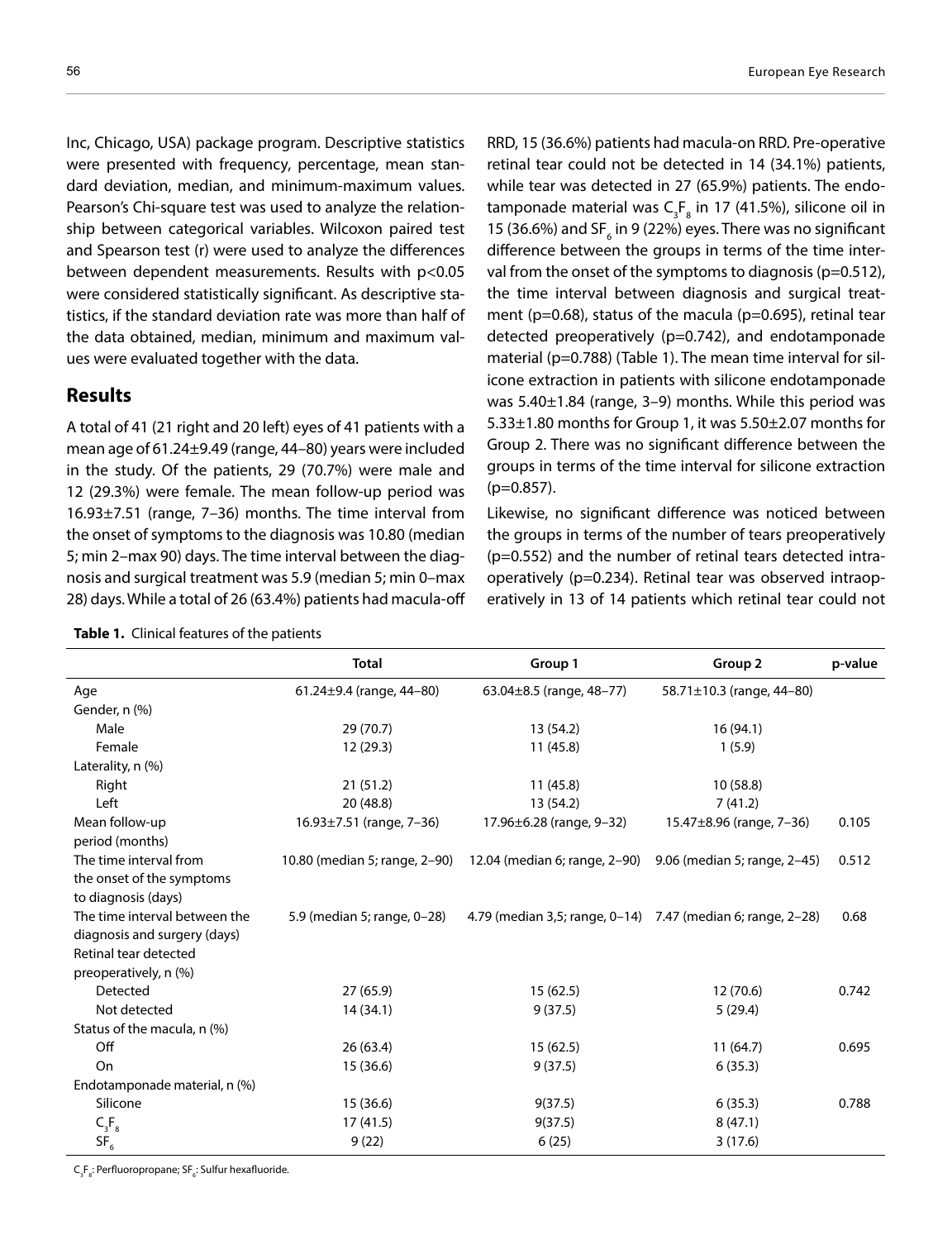|                                               | <b>Total</b><br>n (%) | Group 1   | Group 2      | p-value |
|-----------------------------------------------|-----------------------|-----------|--------------|---------|
|                                               |                       | n (%)     | n (%)        |         |
| The number of tears detected preoperatively   |                       |           |              |         |
| 0                                             | 14(34.1)              | 9(37.5)   | 5(29.4)      | 0.552   |
| 1                                             | 20 48.8)              | 12 (50)   | 8(47.1)      |         |
| 2                                             | 5(12.2)               | 2(8.3)    | 3(17.6)      |         |
| 3                                             | 1(2.4)                | 1(4.2)    | $\mathbf{0}$ |         |
| 4                                             | 1(2.4)                | 0         | 1(5.9)       |         |
| The number of tears detected intraoperatively |                       |           |              |         |
| 0                                             | 1(2.4)                | 1(4.2)    | 0            | 0.234   |
| 1                                             | 13 (31.7)             | 11 (45.8) | 2(11.8)      |         |
| 2                                             | 11(26.8)              | 5(20.8)   | 6(35.3)      |         |
| 3                                             | 8(19.5)               | 3(12.5)   | 5(29.4)      |         |
| 4                                             | 4(9.8)                | 2(8.3)    | 2(11.8)      |         |
| 5                                             | 4(9.8)                | 2(8.3)    | 2(11.8)      |         |
| The number of detached retinal area           |                       |           |              |         |
| 3 clock hours                                 | 1(2.4)                | 0         | 1(5.9)       | 0.466   |
| 4 clock hours                                 | 3(7.3)                | 2(8.3)    | 1(5.9)       |         |
| 6 clock hours                                 | 32 (78)               | 20(83.3)  | 12 (70.6)    |         |
| 8 clock hours                                 | 1(2.4)                | 1(4.2)    | $\mathbf 0$  |         |
| 9 clock hours                                 | 1(2.4)                | 0         | 1(5.9)       |         |
| 12 clock hours                                | 3(7.3)                | 1(4.2)    | 2(11.8)      |         |
| Location of retinal detachment                |                       |           |              |         |
| Inferior                                      | 12 (29.3)             | 6(25)     | 6(35.3)      | 0.311   |
| Superior                                      | 11(26.8)              | 6(25)     | 6(29.4)      |         |
| Temporal                                      | 9(22)                 | 8(33.3)   | 1(5.9)       |         |
| Superior, nasal                               | 3(7.3)                | 2(8.3)    | 1(5.9)       |         |
| Total                                         | 3(7.3)                | 1(4.2)    | 2(11.8)      |         |
| Superior, inferior, temporal                  | 1(2.4)                | 1(4.2)    | $\mathbf 0$  |         |
| Superior, inferior, nasal                     | 1(2.4)                | 0         | 1(5.9)       |         |
| Inferior ve nasal                             | 1(2.4)                | 0         | 1(5.9)       |         |

**Table 2.** The number of tears detected preoperative and intraoperatively, number of detached retinal areas, and location of retinal detachment of the patients

be detected preoperatively. In the one patient with undetected retinal tear, drainage retinotomy was made to reattach retina. There was also no significant difference between the groups in terms of the number of detached retinal areas (p=0.466) and location of RD (p=0.311) (Table 2).

The lens status of the eyes in the study and the cataract surgeries performed are shown in Table 3. The number of phakic (14 [58.3%]) eyes in Group 1 and pseudophakic (12 [70.6%]) eyes in Group 2 was higher, and the difference was statistically significant (p=0.038). In this study, cataract surgery was performed in 4 eyes 6 months after PPV. The final BCVA increased in these four patients and they were included in group 1. Cataract was observed in two patients from Group 2. Although the BCVA of these eyes increased after PPV surgery, it did not change after the postoperative 6<sup>th</sup> month, and cataract surgery was recommended. IOL was placed in the capsular bag in all eyes that underwent cataract surgery. At the last follow-up, 35 (85.4%) eyes were pseudophakic and 6 (14.6%) eyes (2 eyes from group 1 and 4 eyes from group 2) were phakic. Cataract was observed in five of these six phakic eyes.

PVR which was present at least stage B was evaluated in this study. Preoperatively, only 4 (9.8%) eyes had PVR. There was PVR-C1 in only 1 (4.2%) of 24 eyes in Group 1. Among 17 eyes in Group 2, 2 eyes had PVR-B and 1 had PVR-C1; a total of 3 eyes (17.6%) had PVR of Stage B and above. PVR was not detected postoperatively.

While postoperative hypertonia that was controlled with local anti-glaucomatous drops was observed in 11 (26.8%) eyes, IOP was normal in 30 (73.2%) eyes. Post-operative hypertonia was observed in 6 (40%) of 15 eyes with silicone endotamponade, while it was observed in 5 (19.2%) of 26 eyes with  $\mathsf{C}_\mathsf{3}\mathsf{F}_\mathsf{8}$  and SF $_\mathsf{6}$  endotamponade. Although the rate of postoperative hypertonia was higher in eyes with sili-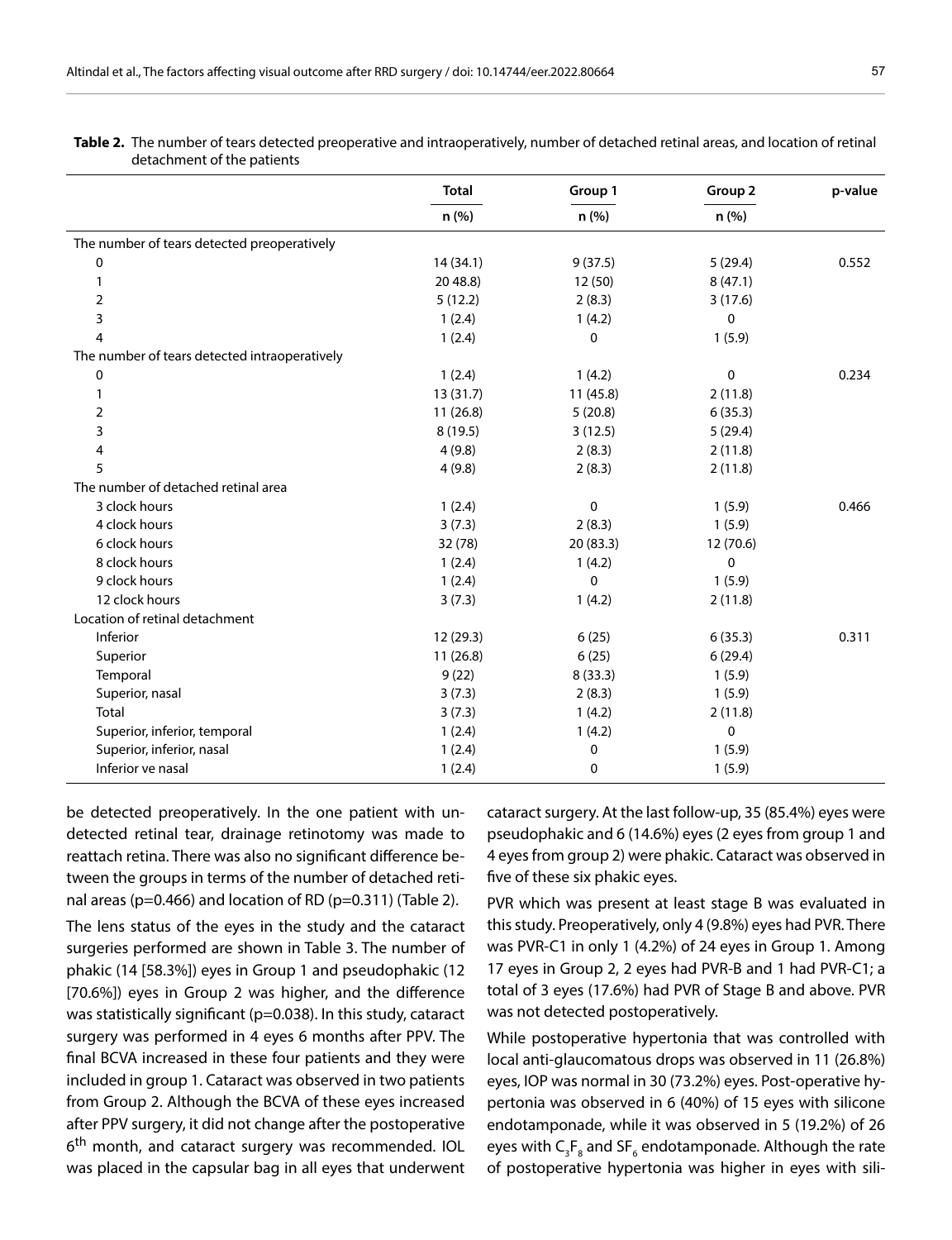| Group 2    |
|------------|
|            |
|            |
| 4 (23.5%)  |
| 12 (70.6%) |
|            |
|            |
| 0          |
| $1(5.9\%)$ |
|            |
| 2(11.8%)   |
|            |
|            |

**Table 3.** The lens status of the patients and cataract surgeries performed

SF-IOL: Scleral fixated intraocular lens; PPV: Pars plana vitrectomy.

**Table 4.** Pre-operative and post-operative BCVA of the patients

|                                                             | Total                               | Group 1                                                               | Group 2                           | p-value |
|-------------------------------------------------------------|-------------------------------------|-----------------------------------------------------------------------|-----------------------------------|---------|
| Pre-operative BCVA                                          |                                     | 1.32 (median 1.51; range, 0-2.10) 1.37 (median 1.4; range, 0.15-2.10) | 1.26 (median 1.51; range, 0-2.10) | 0.676   |
| Post-operative BCVA                                         | $0.34$ (median 0.22; range, 0-2.10) | 0.17 (median 0.18; range, 0-0.4)                                      | 0.58 (median 0.52; range, 0-2.10) | 0.073   |
| Difference between<br>post-operative-<br>pre-operative BCVA | 0.98 (median 0.81; range, 0-2.10)   | 1.20 (median 1.22; range, 0.1-2.1)                                    | 0.68 (median 0.7; range, 0-1.8)   | 0.013   |
|                                                             |                                     |                                                                       |                                   |         |

BCVA: Best corrected visual acuity.

**Table 5.** The association between pre-operative status of the macula and preoperative and post-operative BCVA

|                     | Macula-off                          | Macula-on                          | p-value |
|---------------------|-------------------------------------|------------------------------------|---------|
| Pre-operative BCVA  | 1.73 (median 1.8; range, 0.52–2.10) | $0.55$ (median 0.7; range, 0–1)    | <0.001  |
| Post-operative BCVA | $0.48$ (median 0.3; range, 0–2.10)  | $0.08$ (median 0; range, $0-0.4$ ) | 0.002   |

BCVA: Best corrected visual acuity.

cone endotamponade numerically, the difference was not statistically significant (p=0.272). There was no significant difference between the groups in terms of post-operative hypertonia (p=0.753).

The mean pre-operative logMAR BCVA was 1.32 (median 1.51; min 0–max 2.10) and the mean post-operative logMAR BCVA was 0.34 (median 0.22; min 0-max 2.10). There was no significant difference between the groups in terms of pre-operative BCVA (p=0.676) and post-operative BCVA (p=0.073) (Table 4). Pre-operative BCVA was significantly in positive correlation with postoperative BCVA (p<0.001, r=0.58). We found a stronger relationship between preoperative and post-operative BCVA in Group 2 (p=0.01,  $r=0.751$ ) compared to Group 1 (p=0.036, r=0.429). In other words, patients with better pre-operative BCVA in Group 2 had better postoperative BCVA. When the difference between post-operative and pre-operative logMAR BCVA was evaluated, the difference was higher in Group 1 and it was statistically significant (p=0.013) (Table 5).

Pre-operative BCVA (p<0.001) and post-operative BCVA (p=0.002) were significantly better in patients with maculaon RRD in comparison to macula-off RRD (Table 5).

When OCT findings were evaluated, 10 (24.4%) patients had an intact IS/OS junction, 5 (12.2%) had a disrupted IS/ OS junction, 23 (56.1%) had parafoveal ERM, and 3 (7.3%) had foveal ERM. While the number of eyes with an intact IS/OS junction was higher in Group 1, the number of eyes with disrupted IS/OS junction and foveal ERM was higher

#### **Table 6.** Post-operative OCT findings

| <b>OCT</b> findings      | Total    | Group 1   | Group 2   |
|--------------------------|----------|-----------|-----------|
|                          | n(%)     | n(%)      | n(%)      |
| Intact IS/OS junction    | 10(24.4) | 8(33.3)   | 2(11.8)   |
| Disrupted IS/OS junction | 5(12.2)  | 2(8.3)    | 3(17.6)   |
| <b>Parafoveal ERM</b>    | 23(56.1) | 13 (54.2) | 10 (58.8) |
| <b>Foveal ERM</b>        | 3(7.3)   | 1(4.2)    | 2(11.8)   |

OCT: Optical coherence tomography; IS/OS: İnner segment/outer segment; ERM: Epiretinal membrane.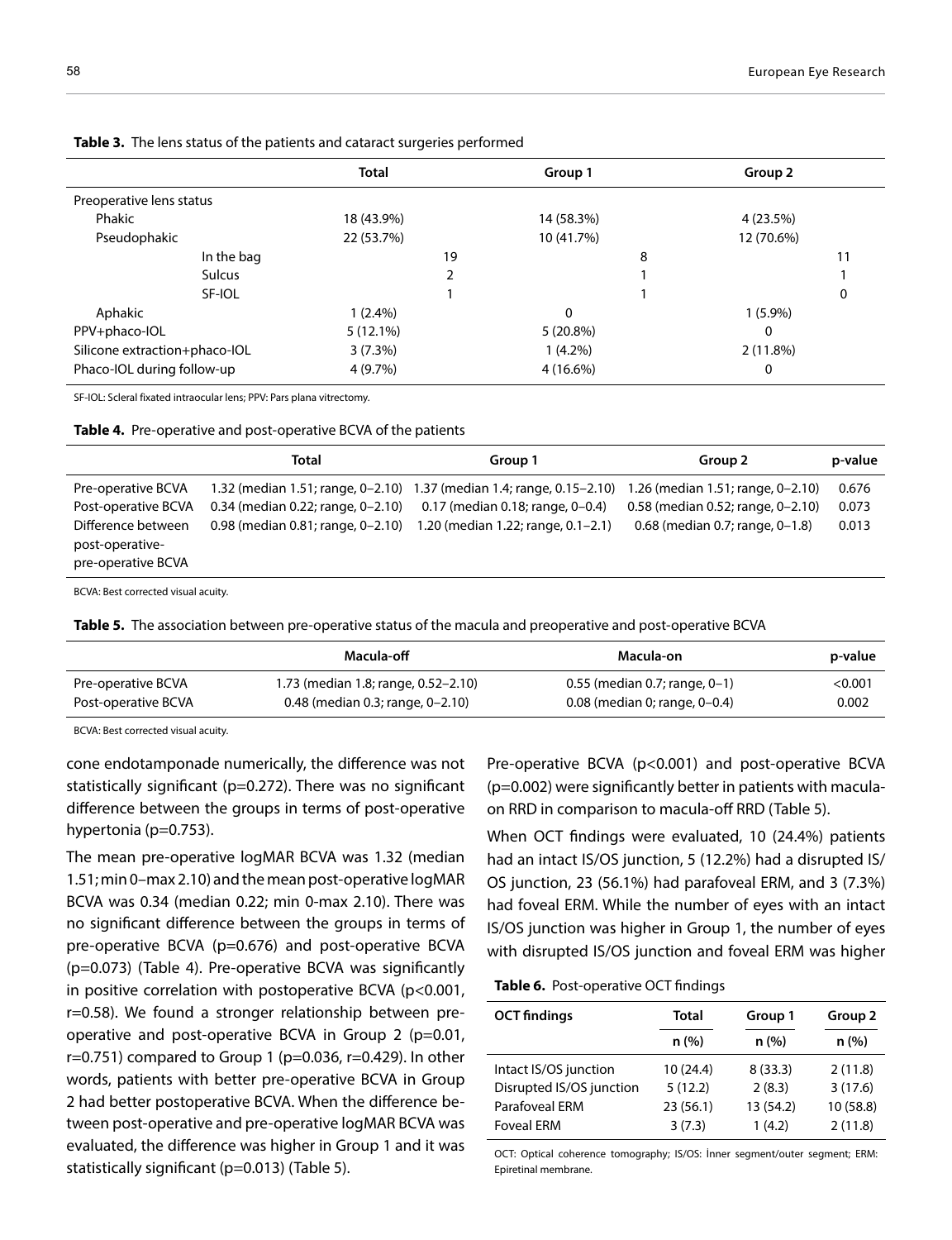in Group 2. However, these numerical differences could not be evaluated statistically because the sample size was small (Table 6). Furthermore, foveal residual detachment was observed in 2 (4.8%) eyes, but by the 6<sup>th</sup> postoperative month, the subretinal fluid had been completely resorbed.

### **Discussion**

Decreased visual acuity or delay in visual recovery after anatomically successful PPV surgery for primary RRD is an important problem. This shows that anatomically successful reattachment of the retina may not always point out the functional achievement. In the previous studies, pre-operative BCVA, pre-operative status of the macula, the duration of symptoms, the previous lens extraction or other intraocular surgeries, and the presence of PVR have been demonstrated to be associated with post-operative BCVA.<sup>[6]</sup>

Pre-operative BCVA has been reported to be an important prognostic factor for predicting the post-operative BCVA. Suzuki et al.<sup>[7]</sup> analyzed 56 eyes with macula off RRD treated with PPV or scleral buckling and found that postoperative BCVA at 6 months after the surgery was positively associated with preoperative BCVA. Benda et al.<sup>[6]</sup> followed 88 eyes with 20 macula-on and 68 macula-off RRD and demonstrated a significant positive correlation between pre-operative BCVA and post-operative BCVA. Similarly, in our study, pre-operative BCVA was significantly in positive correlation with post-operative BCVA (p<0.001, r=0.58).

The duration of symptoms was significantly associated with functional visual outcome in the study of Pastor et al.,<sup>[8]</sup> in which 517 eyes treated with PPV or scleral buckling for RRD were evaluated. Furthermore, in the study of Benda et al.,<sup>[6]</sup> there was significantly negative correlation between the duration of symptoms and postoperative BCVA. A similar result was demonstrated in the study of Kim et al.,<sup>[9]</sup> in which 81 eyes treated with PPV for macula-off RRD were analyzed. They reported that the duration of symptoms in <6 days was associated with a better postoperative BCVA and after 7 days visual outcome was not affected by the timing of the surgical repair. In this study, the duration of symptoms was not accepted as a prognostic factor. Because, the time interval from the onset of symptoms to diagnosis was more than 7 days in 20 patients, and the time interval between the onset of symptoms and surgical treatment was more than 7 days in 34 patients in total.

Another important pre-operative factor reported to be affecting visual prognosis and functionality of fovea was the presence and duration of macular detachment. Pastor et al.<sup>[8]</sup> and Gerding and Hersener.<sup>[10]</sup> have reported that

macular detachment was associated with poor visual prognosis. In this study, both pre-operative and post-operative BCVA were significantly better in eyes with macula-on RRD in comparison to macula-off RRD. In the study of Van de Put et al.,<sup>[11]</sup> it was reported that better postoperative BCVA was associated with the shorter duration and the lower height of macular detachment. In the study of Ehrlich et al., $[12]$  in which 114 eyes with macula-on RRD were examined, 62 were operated on the same day they were diagnosed, 46 were operated on the day after presentation, and 6 were operated in 2–5 days. It has been reported that short-term surgical delay does not have a negative effect on visual acuity in macula-on RRD.<sup>[12]</sup> It has been emphasized in many studies that photoreceptor destruction develops in eyes with macular detachment, the rate of irreversible damage increases as the height and duration of macular detachment increases, and the chance of better visual outcome decreases despite anatomically successful surgical treatment.[3,13,14]

OCT is very helpful in evaluating the function of the macula. Abnormal findings such as ERM, cystoid macular edema, retinal folds, residual foveal detachment, macular hole, intraretinal separation, multiple small cystic cavities in the inner nuclear, and outer nuclear layers have been demonstrated in OCT and their association with preoperative and postoperative BCVA has been reported.[2,15,16] In the study of Hagimura et al.,  $[15]$  in which OCT changes of 25 eyes with macula-off RRD were evaluated, a negative correlation was observed between postoperative BCVA and the height of macular detachment. As the height of detachment increases, it is thought that irreversible damage occurs mostly in these regions as a result of the deterioration of the nutritional support of the retina. Matsui et al.<sup>[4]</sup> found that pre-operative and post-operative BCVA were statistically significantly worse in eyes with a pre-operative detachment height >1000 µm than in eyes with a preoperative detachment height <1000 µm. In contrast, Karacorlu et al.<sup>[17]</sup> reported that there was no correlation between the height of foveal detachment and post-operative BCVA. Since only post-operative OCT findings were evaluated in this study, no comparison could be made regarding the height of the detachment.

Schocket et al.<sup>[3]</sup> observed disrupted IS/OS line indicating irreversible damage to photoreceptors in 14 of 17 patients in which functional visual outcome could not be achieved after anatomically successful RRD surgery. Nakanishi et al.<sup>[18]</sup> revealed that disruption of the IS/OS line after successful surgery may be the reason for insufficient visual improvement. Wakabayashi et al.<sup>[5]</sup> reported that the most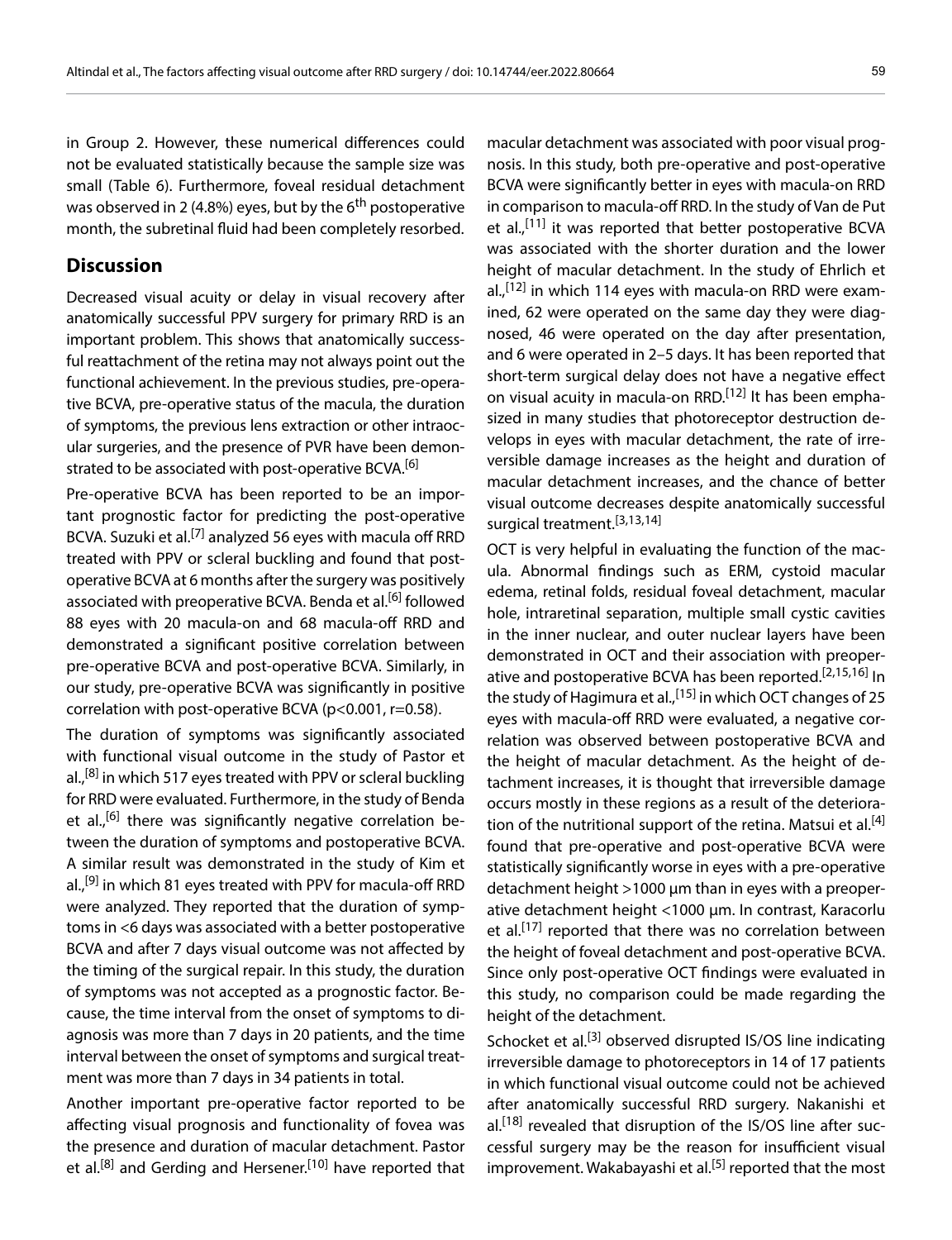important OCT findings for visual restoration after successful surgery for macula-off RRD was the integrity of IS/OS line and external limiting membrane (ELM) signal. In the study of Seymenoğlu et al.,<sup>[19]</sup> it was shown that post-operative visual outcome was strongly in positive correlation with the integrity of the IS/OS line.

In this study, the number of patients with intact IS/OS line in Group 1 and with disrupted IS/OS line in Group 2 was higher. Furthermore, the number of patients with foveal and parafoveal ERM was higher in Group 2. The better final BCVA in Group 1 could have been explained by the higher number of patients with an intact IS/OS line, and the worse final BCVA in Group 2, by the higher number of patients with disrupted IS/OS line and ERM. However, statistical analysis could not be performed because the sample size was not enough.

Many studies have suggested that residual foveal detachment may also be responsible for limited visual recovery in the postoperative period.<sup>[2,15]</sup> In the study of Shimoda et al.,<sup>[20]</sup> in which 20 eyes with macula-off RRD were followed, residual foveal detachment have persisted up to 6 months in 40% of eyes, and the visual outcome was as good as those with intact IS/OS line. In the same study, the ratio of intact IS/OS line increased from 5% to 50% at postoperative 6<sup>th</sup> month, while the ratio of disrupted IS/OS line decreased from 55% to 17%, which shows that the outer retinal segments are gradually restored after retinal reattachment. In this study, foveal residual detachment was observed in only 2 (4.8%) patients, but by the 6<sup>th</sup> post-operative month, the subretinal fluid had been completely resorbed. An intact IS/OS line was observed in one patient, and a parafoveal ERM in the other. In these two patients, the improvement in the postoperative BCVA was limited and it was attributed to nuclear cataract.

RRD following cataract surgery ranges from 21.6% to 37.2% of all RRDs. The 10-year incidence of RRD after phacoemulsification was reported between 0.36% and 2.9%.[21] The development of cataract after anatomically successful PPV surgery is another factor that may cause insufficient visual improvement. In this study, cataract surgery was performed in 4 eyes during the follow-up period after PPV surgery. BCVA increased in these four eyes and they were included in Group 1. Nuclear cataract was observed in 2 eyes from Group 2. Although BCVA of these two eyes increased after PPV, it did not change after 6<sup>th</sup> month and cataract surgery was recommended. In this study, 6 (14.6%) of 41 eyes, 2 from Group 1 and 4 from Group 2, remained phakic. Cataract was observed in 5 of these 6 phakic eyes.

At the last follow-up, 35 (85.4%) of 41 eyes were pseudophakic. We reported postoperative BCVA, 0.34 logMAR, with the rate of 85.4% pseudophakic eyes; while Karacorlu et al.<sup>[17]</sup> reported it was logMAR 0.14, with the rate of 93.2% pseudophakic eyes (n=41). As well as anatomical and microstructural integrity of macula on OCT, the high rate of pseudophakic eyes may have improved final BCVA in this study, because cataract could mask visual restoration due to retinal recovery.

Despite advances in vitreoretinal surgical techniques and equipment, PVR still remains the most important cause of RRD recurrence. In this study, stage A PVR was not evaluated, and PVR at Stage B and over was observed in only 4 (9.8%) eyes preoperatively, 2 of which were Stage B and 2 of which were stage C1. While it was not a prognostic factor in this study, PVR (A or B) was associated with a worse functional visual outcome in the study of Pastor et al.<sup>[8]</sup> In some series, the incidence of post-operative PVR after primary RRD surgery ranges from 4.9% to 11.7%.[22,23] However, PVR was not detected in our patients postoperatively.

There are some limitations and analyzes that could have been done differently. The major limitation of this clinical study is the non-randomized and the retrospective design. In this study, two main groups were formed related to BCVA; Group 1, patients with improved BCVA after postoperative 6<sup>th</sup> month, and Group 2, patients who had stable or deteriorated BCVA after postoperative  $6<sup>th</sup>$  month. Under these two Groups, 4 more subgroups were formed according to OCT changes and the number of patients in subgroups got too small to compare. However, if four main groups had been formed directly according to OCT parameters, since the number of patients in these four groups could be sufficient, comparisons and statistical analysis could be performed and more homogeneous results could be obtained. In addition, 6 eyes that BCVA increased to 20/20 before 6<sup>th</sup> month postoperatively were included in Group 2. This may have caused the number of patients with intact IS/OS line to be similar in both groups. One limitation is that at the last follow-up there were still 5 patients which had cataract that could inhibit visual improvement after PPV. Also, if preoperative OCT examination, height of detachment, foveal thickness, and ELM signal evaluation had been performed, this study could be more valuable.

#### **Conclusion**

Pre-operative BCVA and absence of macular detachment are important prognostic factors in patients with RRD. The development of cataract after PPV may mask the visual improvement provided by vitreoretinal surgery. SD-OCT is an